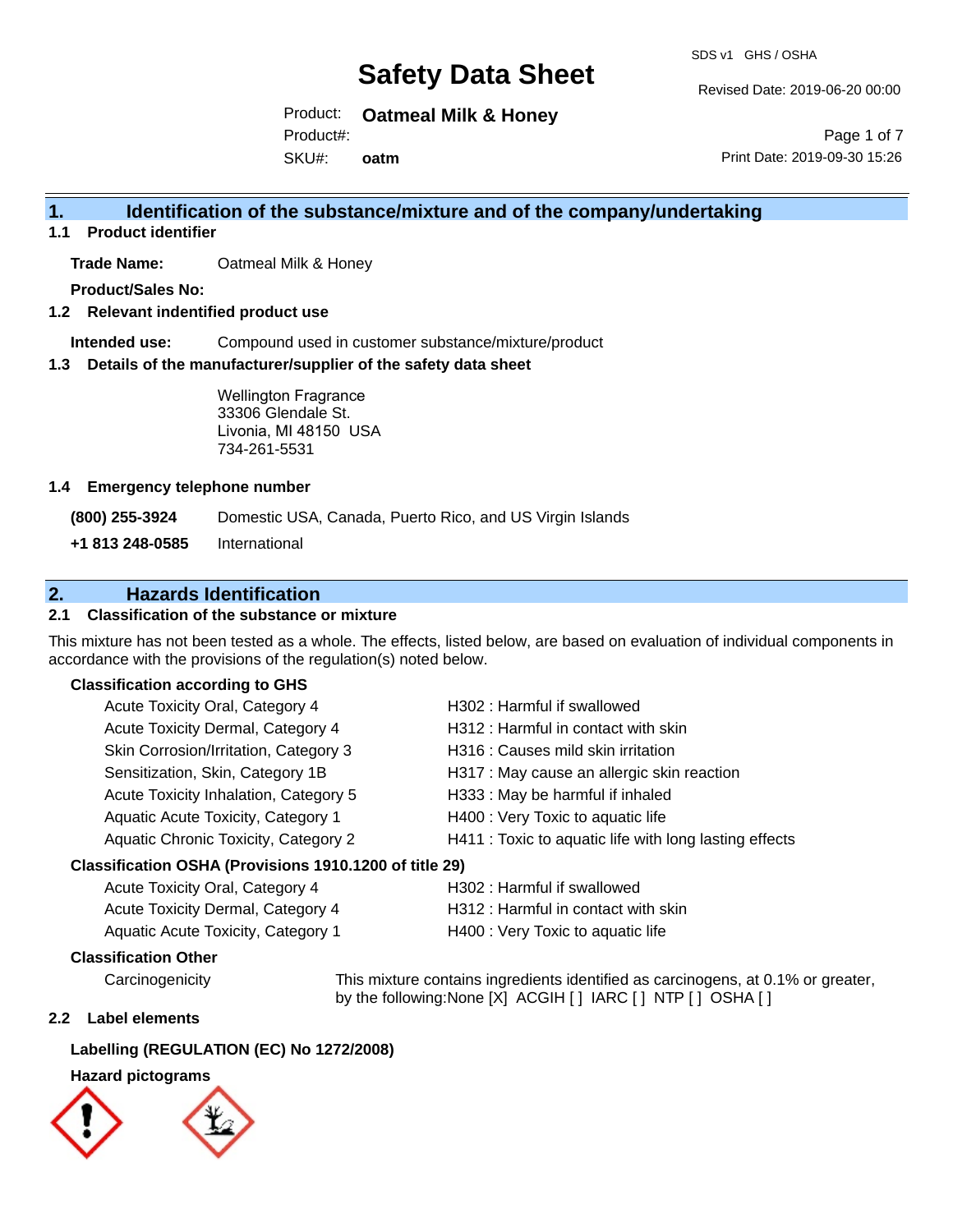SDS v1 GHS / OSHA

Revised Date: 2019-06-20 00:00

## Product: **Oatmeal Milk & Honey**

Product#:

SKU#: **oatm**

Page 2 of 7 Print Date: 2019-09-30 15:26

| <b>Signal Word: Warning</b>     |                                                                                          |
|---------------------------------|------------------------------------------------------------------------------------------|
| <b>Hazard statments</b>         |                                                                                          |
| H302                            | Harmful if swallowed                                                                     |
| H312                            | Harmful in contact with skin                                                             |
| H316                            | Causes mild skin irritation                                                              |
| H317                            | May cause an allergic skin reaction                                                      |
| H333                            | May be harmful if inhaled                                                                |
| H400                            | Very Toxic to aquatic life                                                               |
| H411                            | Toxic to aquatic life with long lasting effects                                          |
| <b>Precautionary Statements</b> |                                                                                          |
| <b>Prevention:</b>              |                                                                                          |
| P264                            | Wash hands thoroughly after handling                                                     |
| P270                            | Do not eat, drink or smoke when using this product                                       |
| P272                            | Contaminated work clothing should not be allowed out of the workplace                    |
| P <sub>273</sub>                | Avoid release to the environment                                                         |
| <b>Response:</b>                |                                                                                          |
| $P301 + P312 + P330$            | IF SWALLOWED: Call a POISON CENTER or doctor/physician if you feel unwell Rinse<br>mouth |
| $P302 + P352$                   | IF ON SKIN: Wash with soap and water                                                     |
| P304 + P312                     | IF INHALED: Call a POISON CENTER or doctor/physician if you feel unwell                  |
| P333 + P313                     | If skin irritation or a rash occurs: Get medical advice/attention                        |
| P363                            | Wash contaminated clothing before reuse                                                  |
| P391                            | <b>Collect Spillage</b>                                                                  |
| <b>Other Hazards</b><br>2.3     |                                                                                          |

## **no data available**

## **3. Composition/Information on Ingredients**

### **3.1 Mixtures**

This product is a complex mixture of ingredients, which contains among others the following substance(s), presenting a health or environmental hazard within the meaning of the UN Globally Harmonized System of Classification and Labeling of Chemicals (GHS):

| CAS#<br>Ingredient     | EC#                   | Conc.<br>Range | <b>GHS Classification</b> |
|------------------------|-----------------------|----------------|---------------------------|
| 120-51-4               | 204-402-9             | $40 - 50%$     | H302; H313; H400; H411    |
| <b>Benzyl Benzoate</b> |                       |                |                           |
| 84-66-2                | 201-550-6             | $10 - 20%$     | H316; H402                |
| Diethyl phthalate      |                       |                |                           |
| $91 - 64 - 5$          | 202-086-7             | $10 - 20 %$    | H302; H317; H402          |
| Coumarin               |                       |                |                           |
| 1222-05-5              | 214-946-9             | $5 - 10%$      | H316; H400; H410          |
|                        | Hexamethylindanopyran |                |                           |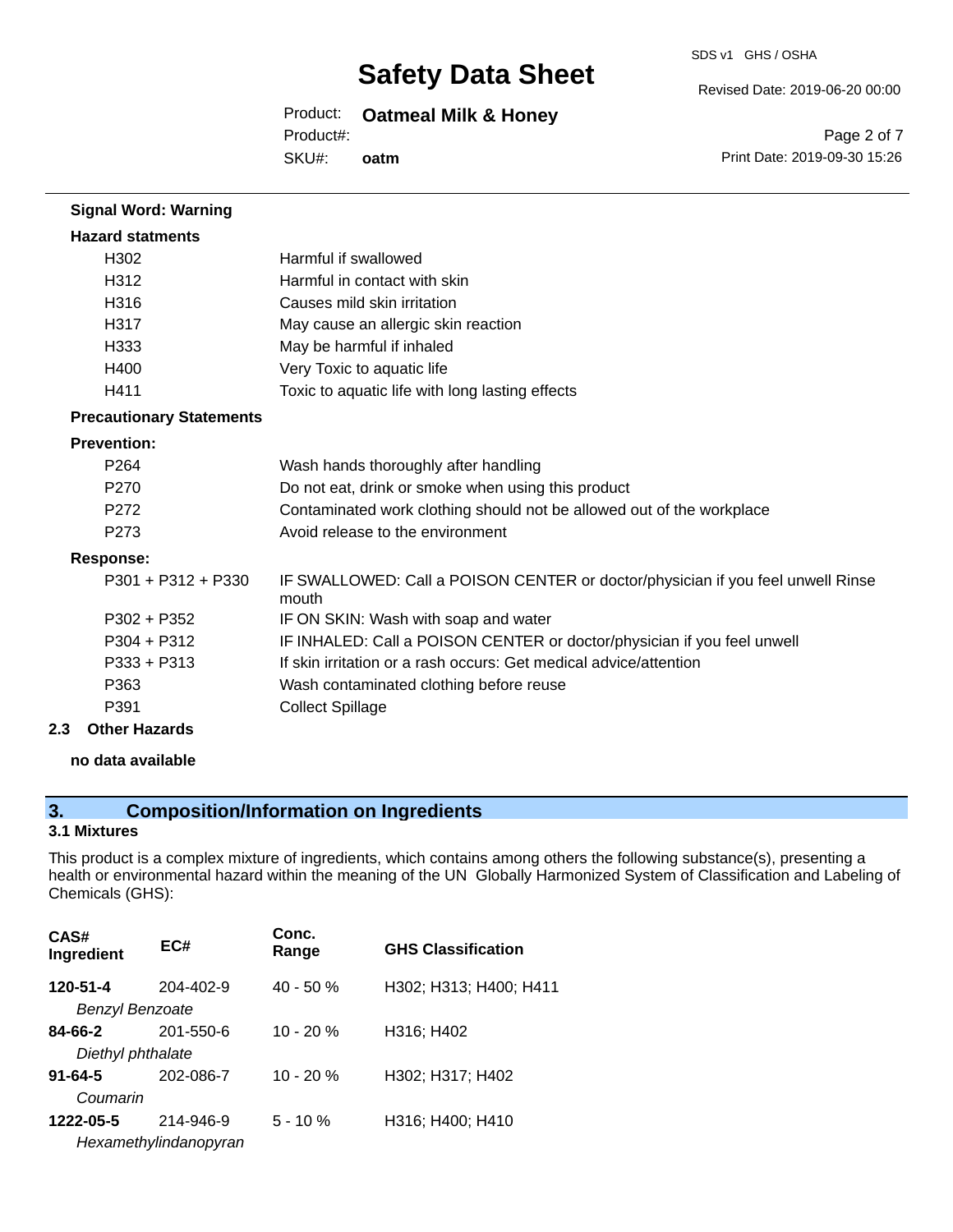SDS v1 GHS / OSHA

Revised Date: 2019-06-20 00:00

## Product: **Oatmeal Milk & Honey**

Product#:

SKU#: **oatm**

#### Page 3 of 7 Print Date: 2019-09-30 15:26

| CAS#<br>Ingredient       | EC#                                                      | Conc.<br>Range | <b>GHS Classification</b>                                                                                                                                                                                                                                                                                                                                         |
|--------------------------|----------------------------------------------------------|----------------|-------------------------------------------------------------------------------------------------------------------------------------------------------------------------------------------------------------------------------------------------------------------------------------------------------------------------------------------------------------------|
| 100-52-7<br>Benzaldehyde | 202-860-4                                                | $2 - 5 \%$     | H227; H302; H316; H319; H332; H335;<br>H401                                                                                                                                                                                                                                                                                                                       |
| $123 - 11 - 5$           | $204 - 602 - 6$                                          | $2 - 5%$       | H303; H402; H412                                                                                                                                                                                                                                                                                                                                                  |
| Anisaldehyde             |                                                          |                |                                                                                                                                                                                                                                                                                                                                                                   |
| 121-32-4                 | 204-464-7                                                | $1 - 2%$       | H303; H320; H402                                                                                                                                                                                                                                                                                                                                                  |
|                          | 3-Ethoxy-4-hydroxybenzaldehyde                           |                |                                                                                                                                                                                                                                                                                                                                                                   |
|                          | See Section 16 for full text of GHS classification codes |                |                                                                                                                                                                                                                                                                                                                                                                   |
|                          |                                                          |                | $\bigcap_{i=1}^n \bigcap_{i=1}^n \bigcap_{i=1}^n \bigcap_{i=1}^n \bigcap_{i=1}^n \bigcap_{i=1}^n \bigcap_{i=1}^n \bigcap_{i=1}^n \bigcap_{i=1}^n \bigcap_{i=1}^n \bigcap_{i=1}^n \bigcap_{i=1}^n \bigcap_{i=1}^n \bigcap_{i=1}^n \bigcap_{i=1}^n \bigcap_{i=1}^n \bigcap_{i=1}^n \bigcap_{i=1}^n \bigcap_{i=1}^n \bigcap_{i=1}^n \bigcap_{i=1}^n \bigcap_{i=1}^n$ |

See Section 16 for full text of GHS classification codes which where not shown in section 2

Total Hydrocarbon Content (%  $w/w$ ) = 0.04

| 4.<br><b>First Aid Measures</b>                                                   |                                                                                                               |
|-----------------------------------------------------------------------------------|---------------------------------------------------------------------------------------------------------------|
| <b>Description of first aid measures</b><br>4.1                                   |                                                                                                               |
| Inhalation:                                                                       | Remove from exposure site to fresh air and keep at rest.<br>Obtain medical advice.                            |
| <b>Eye Exposure:</b>                                                              | Flush immediately with water for at least 15 minutes.<br>Contact physician if symptoms persist.               |
| <b>Skin Exposure:</b>                                                             | Remove contaminated clothes. Wash thoroughly with water (and soap).<br>Contact physician if symptoms persist. |
| Ingestion:                                                                        | Rinse mouth with water and obtain medical advice.                                                             |
| Most important symptoms and effects, both acute and delayed<br>4.2                |                                                                                                               |
| <b>Symptoms:</b>                                                                  | no data available                                                                                             |
| <b>Risks:</b>                                                                     | Refer to Section 2.2 "Hazard Statements"                                                                      |
| Indication of any immediate medical attention and special treatment needed<br>4.3 |                                                                                                               |
| <b>Treatment:</b>                                                                 | Refer to Section 2.2 "Response"                                                                               |
| 5.<br><b>Fire-Fighting measures</b>                                               |                                                                                                               |
| <b>Extinguishing media</b><br>5.1                                                 |                                                                                                               |
| Suitable:                                                                         | Carbon dioxide (CO2), Dry chemical, Foam                                                                      |
| Unsuitable                                                                        | Do not use a direct water jet on burning material                                                             |
| 5.2 Special hazards arising from the substance or mixture                         |                                                                                                               |
| During fire fighting:<br><b>Advice for firefighters</b><br>5.3                    | Water may be ineffective                                                                                      |
| <b>Further information:</b>                                                       | Standard procedure for chemical fires                                                                         |

# **6. Calcidental Release Measures**<br>**6.1** Personal precautions, protective equipm

## **6.1 Personal precautions, protective equipment and emergency procedures**

Avoid inhalation and contact with skin and eyes. A self-contained breathing apparatus is recommended in case of a major spill.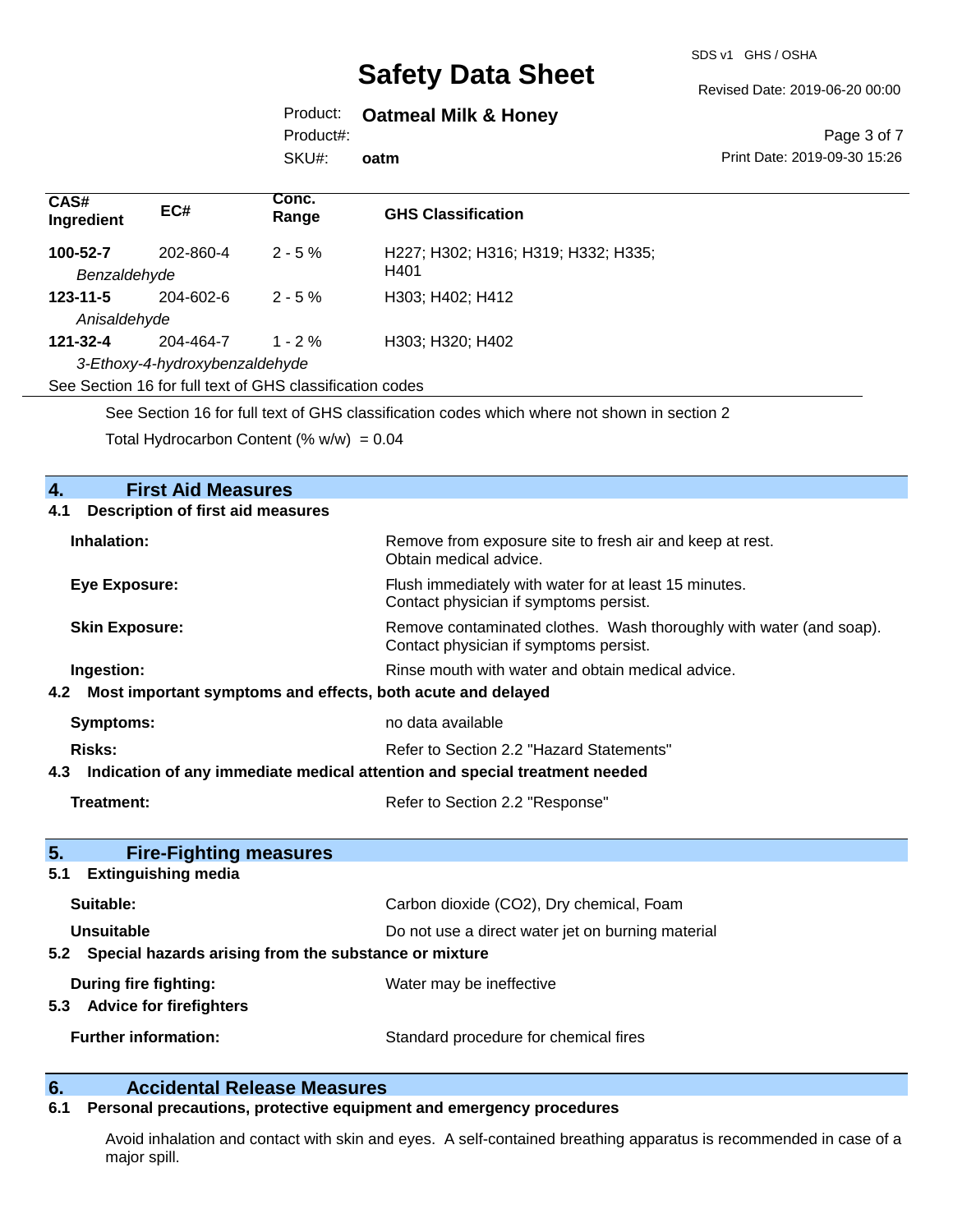#### Revised Date: 2019-06-20 00:00

#### Product: **Oatmeal Milk & Honey**

SKU#: Product#: **oatm**

Page 4 of 7 Print Date: 2019-09-30 15:26

#### **6.2 Environmental precautions**

Keep away from drains, soil, and surface and groundwater.

#### **6.3 Methods and materials for containment and cleaning up**

Clean up spillage promptly. Remove ignition sources. Provide adequate ventilation. Avoid excessive inhalation of vapors. Gross spillages should be contained by use of sand or inert powder and disposed of according to the local regulations.

#### **6.4 Reference to other sections**

Not Applicable

## **7. Handling and Storage**

### **7.1 Precautions for safe handling**

Apply according to good manufacturing and industrial hygiene practices with proper ventilation. Do not drink, eat or smoke while handling. Respect good personal hygiene.

#### **7.2 Conditions for safe storage, including any incompatibilities**

Store in a cool, dry and ventilated area away from heat sources and protected from light in tightly closed original container. Avoid uncoated metal container. Keep air contact to a minimum.

#### **7.3 Specific end uses**

No information available

### **8. Exposure Controls/Personal Protection**

#### **8.1 Control parameters**

| <b>Exposure Limits:</b>      |                   |                              |              |       |             |                                           |
|------------------------------|-------------------|------------------------------|--------------|-------|-------------|-------------------------------------------|
| <b>Component</b>             |                   |                              | <b>ACGIH</b> | ACGIH | <b>OSHA</b> | OSHA<br>TWA ppm STEL ppm TWA ppm STEL ppm |
| 84-66-2                      | Diethyl phthalate |                              |              |       |             |                                           |
| <b>Engineering Controls:</b> |                   | Use local exhaust as needed. |              |       |             |                                           |

#### **8.2 Exposure controls - Personal protective equipment**

| Eye protection:                | Tightly sealed goggles, face shield, or safety glasses with brow guards and side shields, etc.<br>as may be appropriate for the exposure |
|--------------------------------|------------------------------------------------------------------------------------------------------------------------------------------|
| <b>Respiratory protection:</b> | Avoid excessive inhalation of concentrated vapors. Apply local ventilation where appropriate.                                            |
| <b>Skin protection:</b>        | Avoid Skin contact. Use chemically resistant gloves as needed.                                                                           |

#### **9. Physical and Chemical Properties**

### **9.1 Information on basic physical and chemical properties**

| Appearance:            | Liquid                              |
|------------------------|-------------------------------------|
| Odor:                  | Conforms to Standard                |
| Color:                 | Colorless to Greenish Yellow (G0-3) |
| <b>Viscosity:</b>      | Liquid                              |
| <b>Freezing Point:</b> | Not determined                      |
| <b>Boiling Point:</b>  | Not determined                      |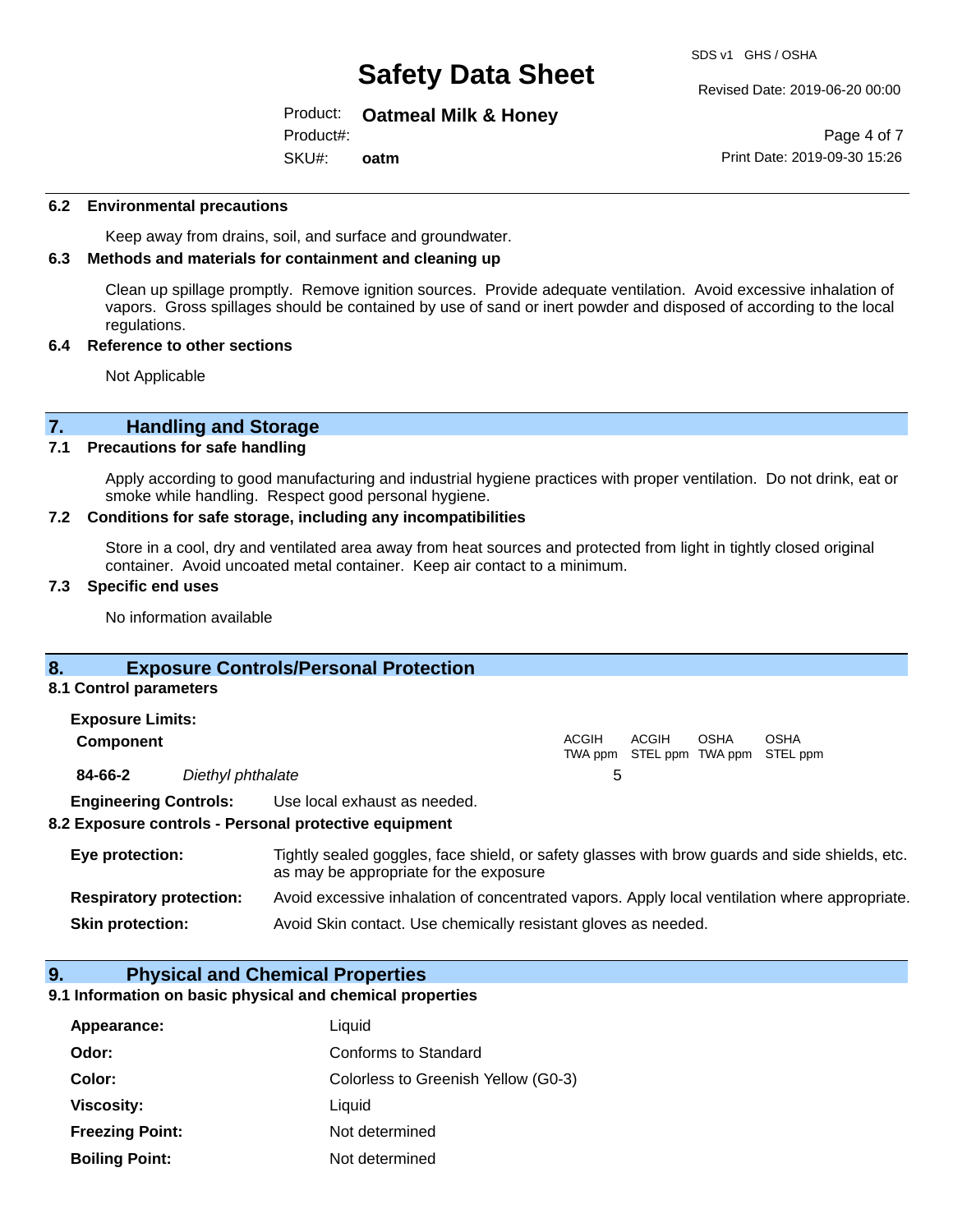### Product: **Oatmeal Milk & Honey** Product#:

SKU#: **oatm** Revised Date: 2019-06-20 00:00

Page 5 of 7 Print Date: 2019-09-30 15:26

| <b>Melting Point:</b>        | Not determined     |
|------------------------------|--------------------|
| <b>Flashpoint (CCCFP):</b>   | $>200$ F (93.33 C) |
| <b>Auto flammability:</b>    | Not determined     |
| <b>Explosive Properties:</b> | None Expected      |
| <b>Oxidizing properties:</b> | None Expected      |
| Vapor Pressure (mmHg@20 C):  | 0.0484             |
| %VOC:                        | 0.05               |
| Specific Gravity @ 25 C:     | 1.1160             |
| Density @ 25 C:              | 1.1130             |
| Refractive Index @ 20 C:     | 1.5560             |

## **10. Stability and Reactivity**

**Soluble in:** Oil

| <b>10.1 Reactivity</b>                  | None                                               |
|-----------------------------------------|----------------------------------------------------|
| <b>10.2 Chemical stability</b>          | Stable                                             |
| 10.3 Possibility of hazardous reactions | None known                                         |
| <b>10.4 Conditions to avoid</b>         | None known                                         |
| 10.5 Incompatible materials             | Strong oxidizing agents, strong acids, and alkalis |
| 10.6 Hazardous decomposition products   | None known                                         |

## **11. Toxicological Information**

## **11.1 Toxicological Effects**

Acute Toxicity Estimates (ATEs) based on the individual Ingredient Toxicity Data utilizing the "Additivity Formula"

| Acute toxicity - Oral - (Rat) mg/kg                | (LD50: 1393.1311) Harmful if swallowed                   |
|----------------------------------------------------|----------------------------------------------------------|
| Acute toxicity - Dermal - (Rabbit) mg/kg           | (LD50: 1171.7352) Harmful in contact with skin           |
| Acute toxicity - Inhalation - (Rat) mg/L/4hr       | (LD50: 54.5525) May be harmful if inhaled                |
| <b>Skin corrosion / irritation</b>                 | May be harmful if inhaled                                |
| Serious eye damage / irritation                    | Not classified - the classification criteria are not met |
| <b>Respiratory sensitization</b>                   | Not classified - the classification criteria are not met |
| <b>Skin sensitization</b>                          | May cause an allergic skin reaction                      |
| <b>Germ cell mutagenicity</b>                      | Not classified - the classification criteria are not met |
| Carcinogenicity                                    | Not classified - the classification criteria are not met |
| <b>Reproductive toxicity</b>                       | Not classified - the classification criteria are not met |
| Specific target organ toxicity - single exposure   | Not classified - the classification criteria are not met |
| Specific target organ toxicity - repeated exposure | Not classified - the classification criteria are not met |
| <b>Aspiration hazard</b>                           | Not classified - the classification criteria are not met |
|                                                    |                                                          |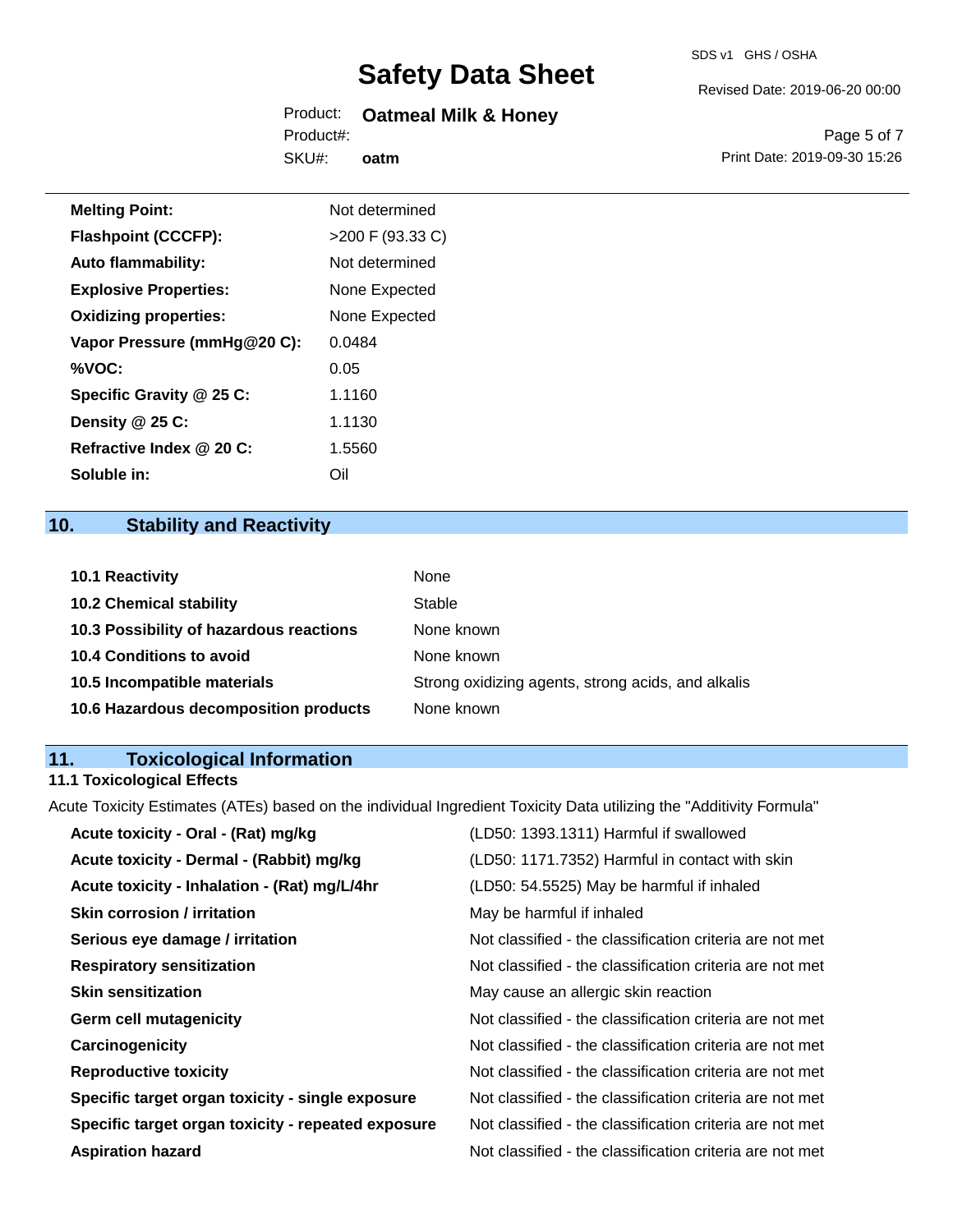SDS v1 GHS / OSHA

Revised Date: 2019-06-20 00:00

Product: **Oatmeal Milk & Honey**

Product#:

SKU#: **oatm**

Page 6 of 7 Print Date: 2019-09-30 15:26

| 12.<br><b>Ecological Information</b> |                                                 |
|--------------------------------------|-------------------------------------------------|
| 12.1 Toxicity                        |                                                 |
| <b>Acute acquatic toxicity</b>       | Very Toxic to aquatic life                      |
| <b>Chronic acquatic toxicity</b>     | Toxic to aquatic life with long lasting effects |
| <b>Toxicity Data on soil</b>         | no data available                               |
| <b>Toxicity on other organisms</b>   | no data available                               |
| 12.2 Persistence and degradability   | no data available                               |
| 12.3 Bioaccumulative potential       | no data available                               |
| 12.4 Mobility in soil                | no data available                               |
| 12.5 Other adverse effects           | no data available                               |
|                                      |                                                 |

## **13. Disposal Conditions**

#### **13.1 Waste treatment methods**

Do not allow product to reach sewage systems. Dispose of in accordance with all local and national regulations. Send to a licensed waste management company.The product should not be allowed to enter drains, water courses or the soil. Do not contaminate ponds, waterways or ditches with chemical or used container.

## **14. Transport Information**

| <b>Marine Pollutant</b>                                       | Yes. Ingredient of greatest environmental impact:<br>120-51-4 : (40 - 50 %) : Benzyl Benzoate |              |                                     |                 |               |
|---------------------------------------------------------------|-----------------------------------------------------------------------------------------------|--------------|-------------------------------------|-----------------|---------------|
| <b>Regulator</b>                                              |                                                                                               | <b>Class</b> | <b>Pack Group</b>                   | <b>Sub Risk</b> | UN-nr.        |
| U.S. DOT (Non-Bulk)                                           |                                                                                               |              | Not Regulated - Not Dangerous Goods |                 |               |
| <b>Chemicals NOI</b>                                          |                                                                                               |              |                                     |                 |               |
| <b>ADR/RID (International Road/Rail)</b>                      |                                                                                               |              |                                     |                 |               |
| <b>Environmentally Hazardous</b><br>Substance, Liquid, n.o.s. |                                                                                               | 9            | $\mathbf{III}$                      |                 | <b>UN3082</b> |
| <b>IATA (Air Cargo)</b>                                       |                                                                                               |              |                                     |                 |               |
| <b>Environmentally Hazardous</b><br>Substance, Liquid, n.o.s. |                                                                                               | 9            | $\mathbf{III}$                      |                 | <b>UN3082</b> |
| IMDG (Sea)                                                    |                                                                                               |              |                                     |                 |               |
| <b>Environmentally Hazardous</b><br>Substance, Liquid, n.o.s. |                                                                                               | 9            | $\mathbf{III}$                      |                 | <b>UN3082</b> |

|  | 15. | <b>Regulatory Information</b> |
|--|-----|-------------------------------|
|--|-----|-------------------------------|

### **U.S. Federal Regulations**

**TSCA (Toxic Substance Control Act)** All components of the substance/mixture are listed or exempt

**40 CFR(EPCRA, SARA, CERCLA and CAA)** This product contains the following components:

84-66-2 201-550-6 10 - 20 % Diethyl phthalate

**U.S. State Regulations**